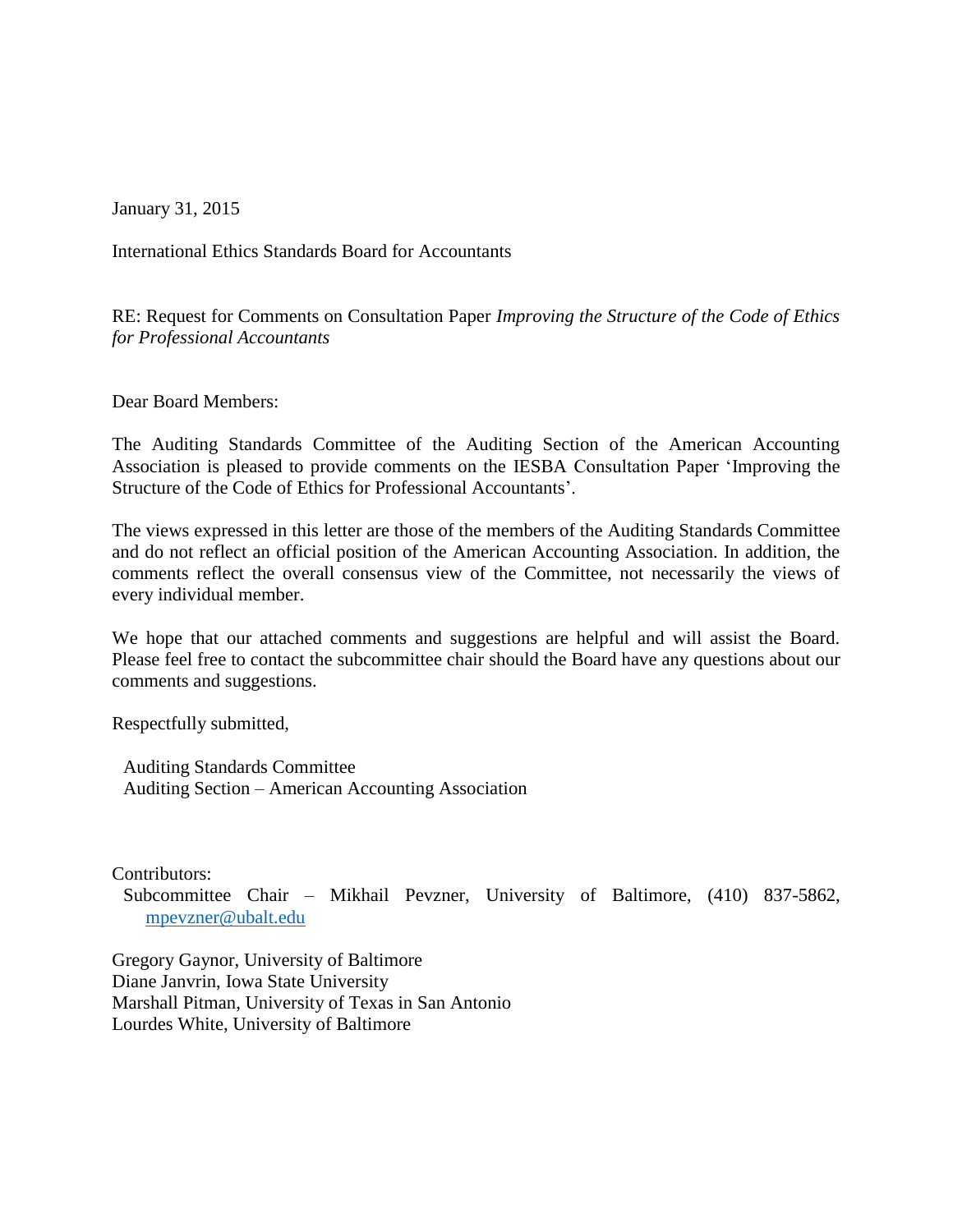## **General Comments**

The Committee commends the IESBA ("the Board") for considering an update to the structure of the Code of Ethics. The following presents a number of specific comments or suggestions, organized by the questions posed by the Board in the Consultation Paper 'Improving the Structure of the Code of Ethics for Professional Accountants' (the Consultation Paper). We are only responding to Questions 2, 3, 6, 7, 8 and 9.

## **Question 2**

*Do you believe that the approach outlined in this Consultation Paper, as reflected in the Illustrative Examples would be likely to make the Code more capable of being adopted into laws and regulations, effectively implemented and consistently applied? If not, why not and what other approaches might be taken?* 

In order for the Code to be more likely adopted into laws and regulations, effectively implemented and consistently applied, it must be presented in a logical sequence, easy to navigate, and written in a clear and readable manner. The approach outlined in this Consultation Paper, as reflected in the Illustrative Examples, should accomplish these goals.

The proposed reorganization of the Code and the numbering convention presented in paragraph 20 makes the Code more logical in its sequence of topics, and therefore, easier to use and navigate.

Additionally, the proposed means of enhancing the readability and clarity of the Code as discussed in paragraphs 23 through 25 of the Consultation Paper will greatly aid in the Code being easier to understand, and, therefore, more effectively implemented and consistently applied by the various users, including those whose first language is not English.

#### **Question 3**

## *Do you have any comments on the suggestions as to the numbering and ordering of the content of the Code (including reversing the order of extant Part B and Part C), as set out in paragraph 20 of the Consultation Paper?*

The numbering convention discussed in paragraph 20 is similar to the one used in the American Institute of Certified Public Accountants' *Code of Professional Conduct*. Accordingly, it is logical and allows for future changes (additions as well as deletions) to be made to a topic and/or subtopic without the need to reorder/renumber the paragraphs.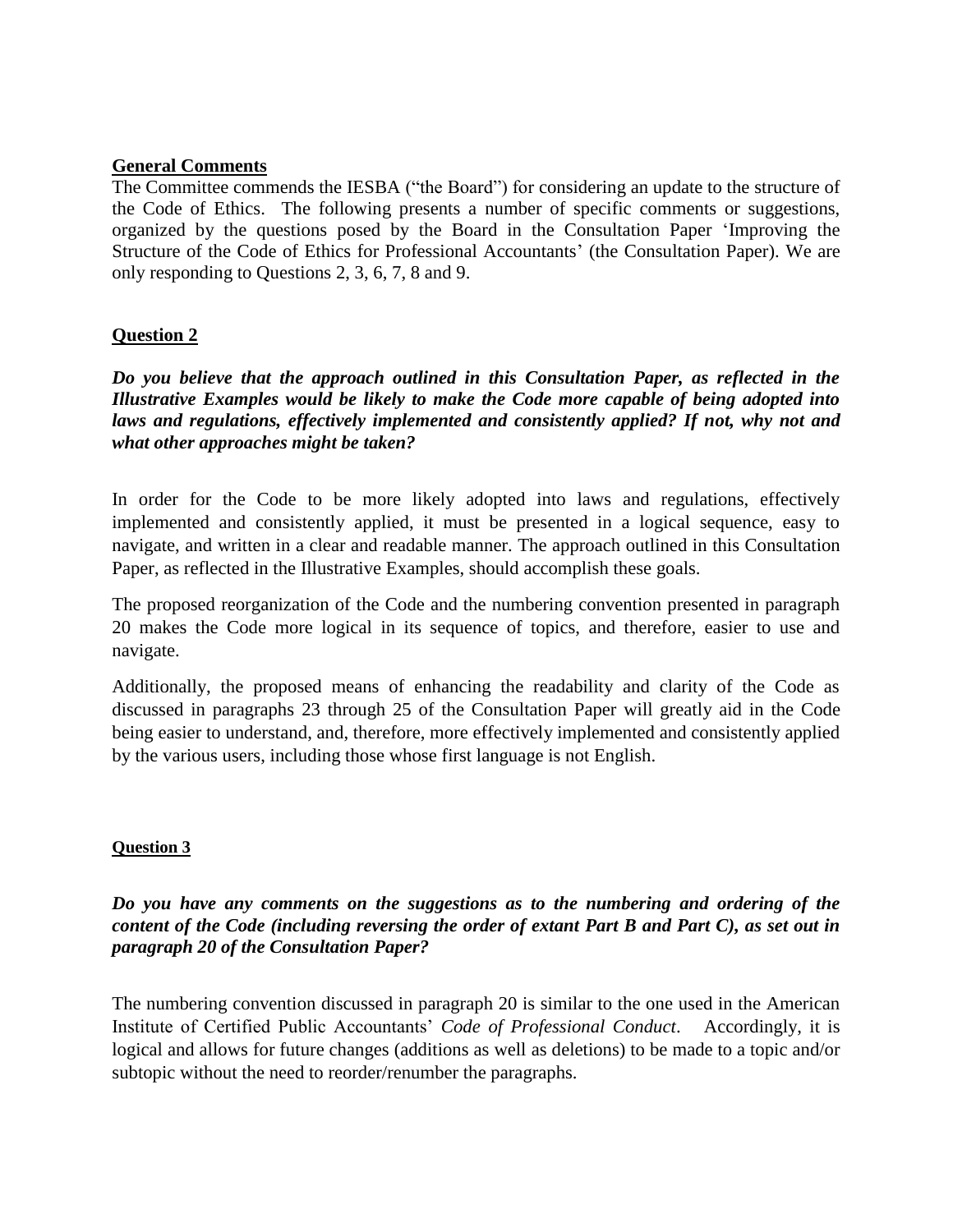The reversal of the order of extant Part B (Professional Accountants in Professional Practice), and Part C (Professional Accountants in Business) is appropriate. Having the section for the Professional Accountants in Business precede the sections that relate to issues, including Independence, to Professional Accountants in Professional Practice will make the Code more user-friendly and easier to navigate. Additionally, having separate sections for Independence for Audit and Review Engagements and Independence for Other Assurance Engagements will make navigating the Code easier.

## **Question 6:**

#### a) *Do you consider it to be necessary to clarify responsibility in the Code?*

The current Code does not explicitly include a requirement that a firm have policies and procedures that enable identification of those responsible for maintaining auditor independence. We believe that it is appropriate for the Code to include this information and that the revised paragraph 290.12 shown in paragraph 30 (on page 9) is appropriate. A statement may need to be added to the revised paragraph indicating that assignment of responsibility may vary among firms based on their size, structure, organization, and culture.

In addition, an individual or group of individuals (e.g., senior management) outside of the potential conflict of interest should be responsible for deciding if there are any threats to auditor independence, and, if so, how to diminish such threats to an acceptable risk level. The particular professional qualification of such individuals should be made clear, so that they would be prepared to gather appropriate documentation to justify their decision on whether or not safeguards are needed. This will facilitate implementation of the Code, especially with regards to enforcement and the establishment of disciplinary actions. Given the international nature of the IESBA Code, identifying who is responsible for decisions about independence will also contribute to convergence of various national codes of ethics to the principles established by the IFAC.

# *b): If so, do you consider that the illustrative approach to responsibility is an appropriate means to enhance the usability and enforceability of the Code?*

In our view, the illustrative approach used in paragraph 30 is too specific or rule-based. Rules can lead to a compliance mindset (Herron and Gilbertson 2004), and leave loopholes, which can mislead accountants to look for gaps when applying the rules (Cowton 2009). It would be better to take a more principle-based approach (see recommendation below), consistent with the definitions of independence contained in the Conceptual Framework section of the Code.

In addition, it is important that the Code highlight the need for accountants to acknowledge their responsibility towards stakeholders outside of the traditional boundaries of the accounting firm (e.g., employees and customers of the client firm, regulators, and the accounting profession at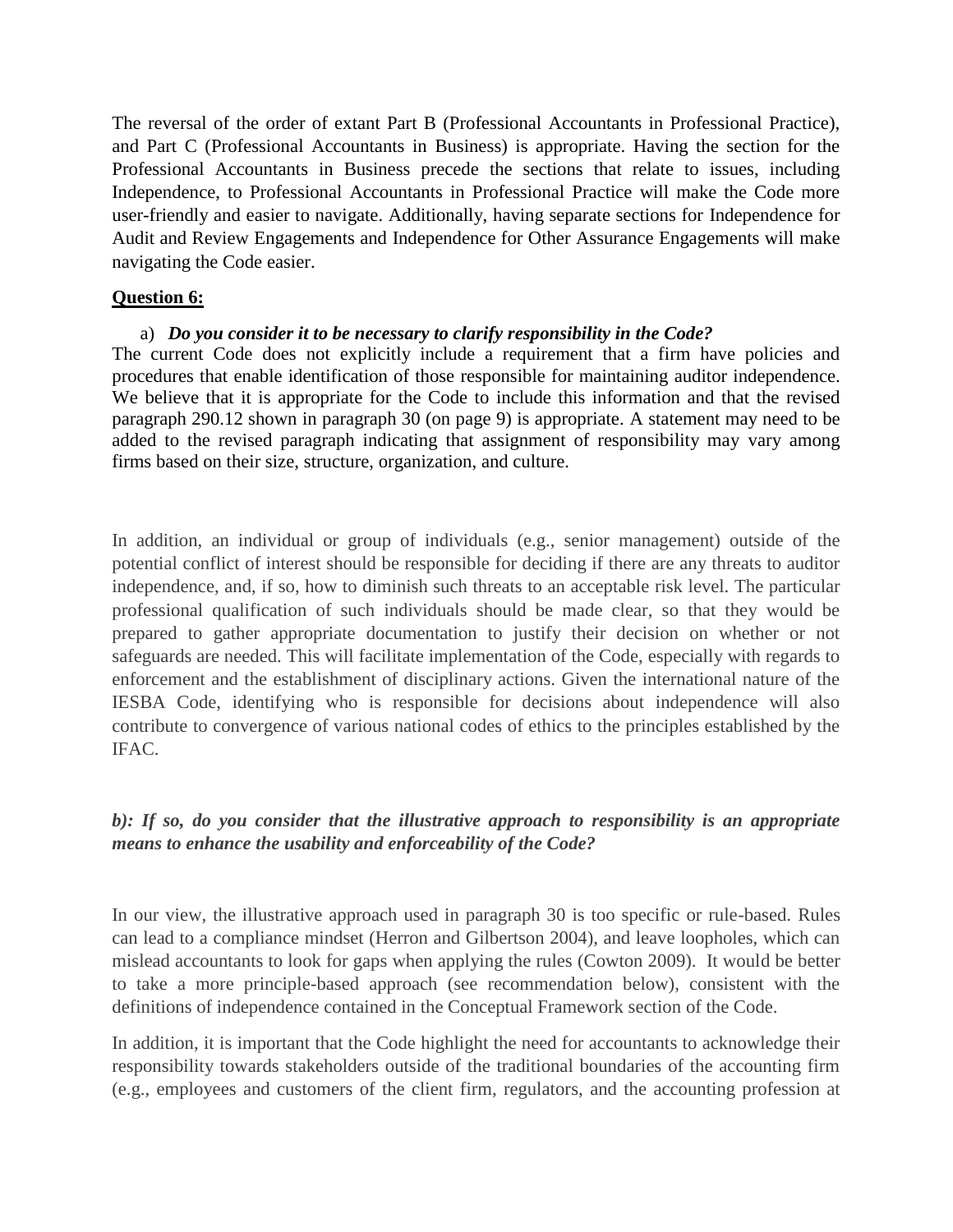large). This is particularly relevant for inexperienced members.

## *c): If not, what other approach would you recommend?*

One of the strengths of the IESBA code is that it is principle-based, instead of being solely rulebased (Spalding and Oddo 2011). The Code offers a rich conceptual framework while also offering specific requirements that give it rigor as well as flexibility for implementation by the various national professional organizations in its member countries. In matters of auditor independence, which are arguably the most challenging ethical issue for public accountants, auditors are frequently under pressure to violate professional codes of ethics (Jamnik 2011). It is in this particularly challenging setting that the use of principles, not of rules, may guide responsible action.

It would be helpful if the Code could illustrate how an accountant would deliberate, in a complex situation, about whether the independence principle is violated or not. In order to promote responsible conduct, the Code could include a short scenario or mini-case describing how an accountant could employ practical reasoning to discern the facts and make a judgment about when independence is impaired. This would be particularly useful for decisions regarding the appearance of loss of independence ("independence in appearance," as stated in the Code), when the actual facts may differ from impressions held by individuals outside of the ethical dilemma. In such contexts, the Code could illustrate the role of the individual who was designated as responsible for making this judgment regarding independence.

# **Question 7:**

# *Do you find the examples of responsible individuals illustrated in paragraph 33 useful?*

We found the examples of responsible individuals illustrated in paragraph 33 helpful. We were unclear on whether the IESBA plans to include similar examples in each Part of the Code or just include the information once.

# **Question 8:**

# *Do you have any comments on the suggestions for an electronic version of the Code, including which aspects might be particularly helpful in practice?*

We are in favor of an electronic version of the IESBA Code of Ethics for Professional Accountants ("the Code") and in favor of the electronic version being made the official version. We believe that practitioners' experience with accessing and applying the principles of the Code can be enhanced by adopting it in electronic format. For example, as is the case with other important comprehensive documents, the Code can contain repetitive information that applies to multiple situations. Instead of the necessity of repeating such information in a traditional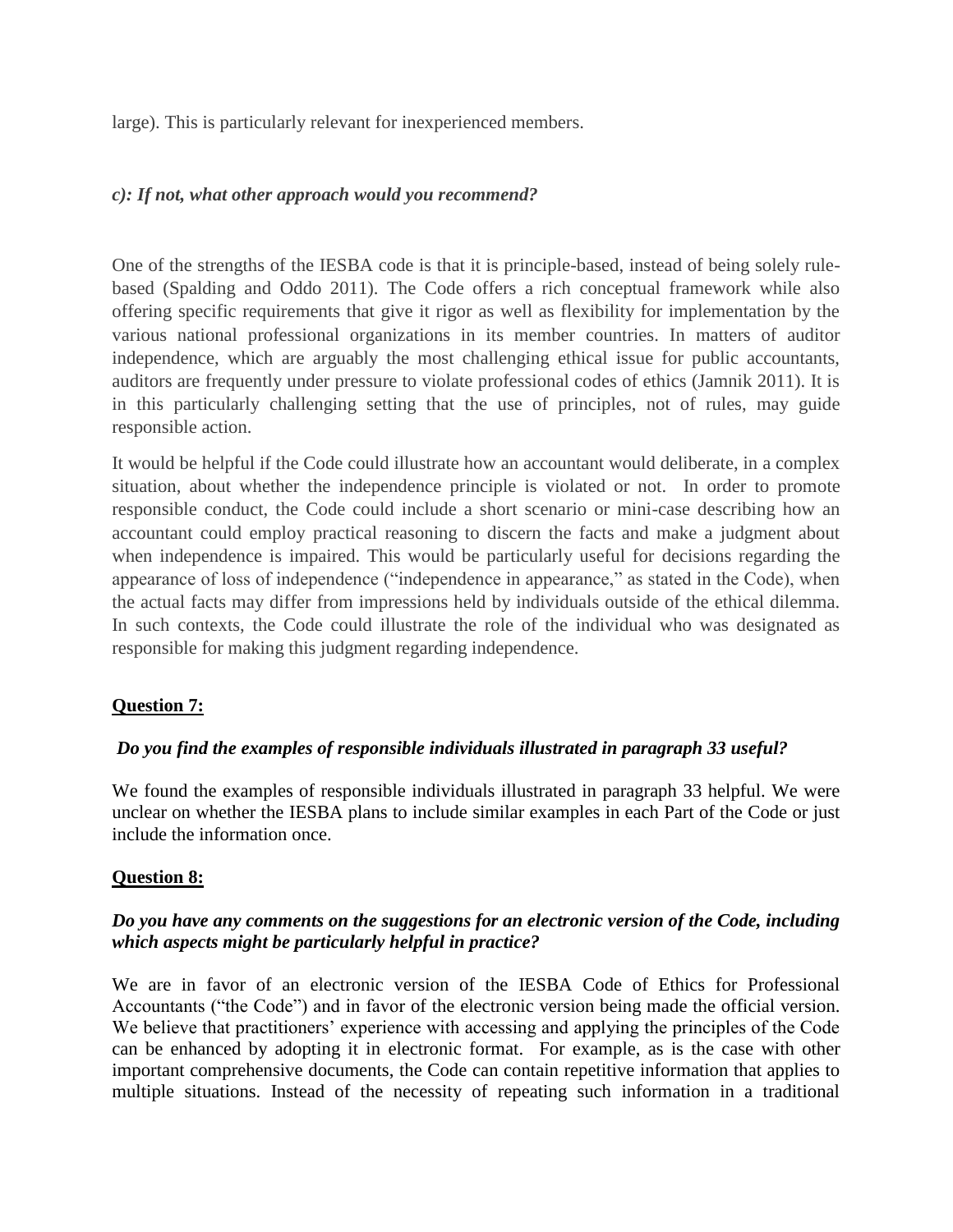document, an electronic version would be particularly helpful by enabling users to quickly navigate through an abundance of "boilerplate" information only as needed. With today's technology, an electronic version of the Code should be very feasible. We encourage the IESBA to peruse the opportunities listed in paragraph 38 (on page 11). Including filtering to allow users to easily navigate to the parts of the Code more relevant should be very helpful. Further, crosslinkages should help when implementing the Code and in Code enforcement. Also, should the IESBA decide to include the 'responsibility' paragraph(s) of the Code only once, a fairly simple display option could be added so that users who request Code Requirements components will also see the responsibility paragraph(s) 290.12. A similar display option could be used to communicate to users whether the pdf or electronic version of the Code was the official version. Other display options to consider may include information about the process to update the code or contact information if the user has questions regarding the Code.

In addition, to enhance usability and avoid confusion among users, we urge the IESBA to carefully consider placing the material available on a webpage which displays the link to the electronic Code. For example, this material needs to clearly articulate whether the electronic or pdf version of the Code is the official Code. Further, the IESBA may want to consider providing training or navigation guidance on the webpage via directions and perhaps even a brief webcast or YouTube video.

Finally, should the IESBA determine that two parallel independence sections are needed – one for review engagements and one of audit engagements, then perhaps the electronic version should be adopted as the official Code. The sentiment of some members of the Committee is that there is no specific need for such two parallel independence sections.

We also suggest that the FASB U.S. GAAP Codification (https://asc.fasb.org) is one example of a successful compilation of standards in electronic format that can serve as a guide when/if the Code of Ethics is adopted in electronic form. With the GAAP Codification, users are able to quickly and efficiently navigate across the electronic platform by sections or by a key word search. With the increasing prevalence of mobile devices, an electronic version of the Code of Ethics stored or quickly retrievable on such devices may greatly assist practitioners at remote locations in accessing information.

In addition to facilitating easy access for those who are already familiar with it, we suggest that an electronic version can increase awareness and use of the Code. In an increasingly complex regulatory environment, industry stakeholders may find it difficult to keep up with changes in standards for the accounting profession that may be promulgated by various governing bodies. With ready access to an electronic version that is continuously updated, practitioners will know that they are accessing and applying the current standards. This would be clearly preferable to the situation in which practitioners continue to rely on a PDF (or hard copy) version of the Code that may or may not be up to date. Electronic access to the Code can easily be linked to other electronic documents and websites/platforms (e.g. the U.S. GAAP Codification). This would increase awareness of the Code of Ethics for those who may not be as familiar with it or for those who are uncertain as to the situations/jurisdictions in which it applies. We believe that the accounting profession is well served when the IESBA Code of Ethics for Professional Accountants is both well-known and well-read. We believe that practitioners' familiarity with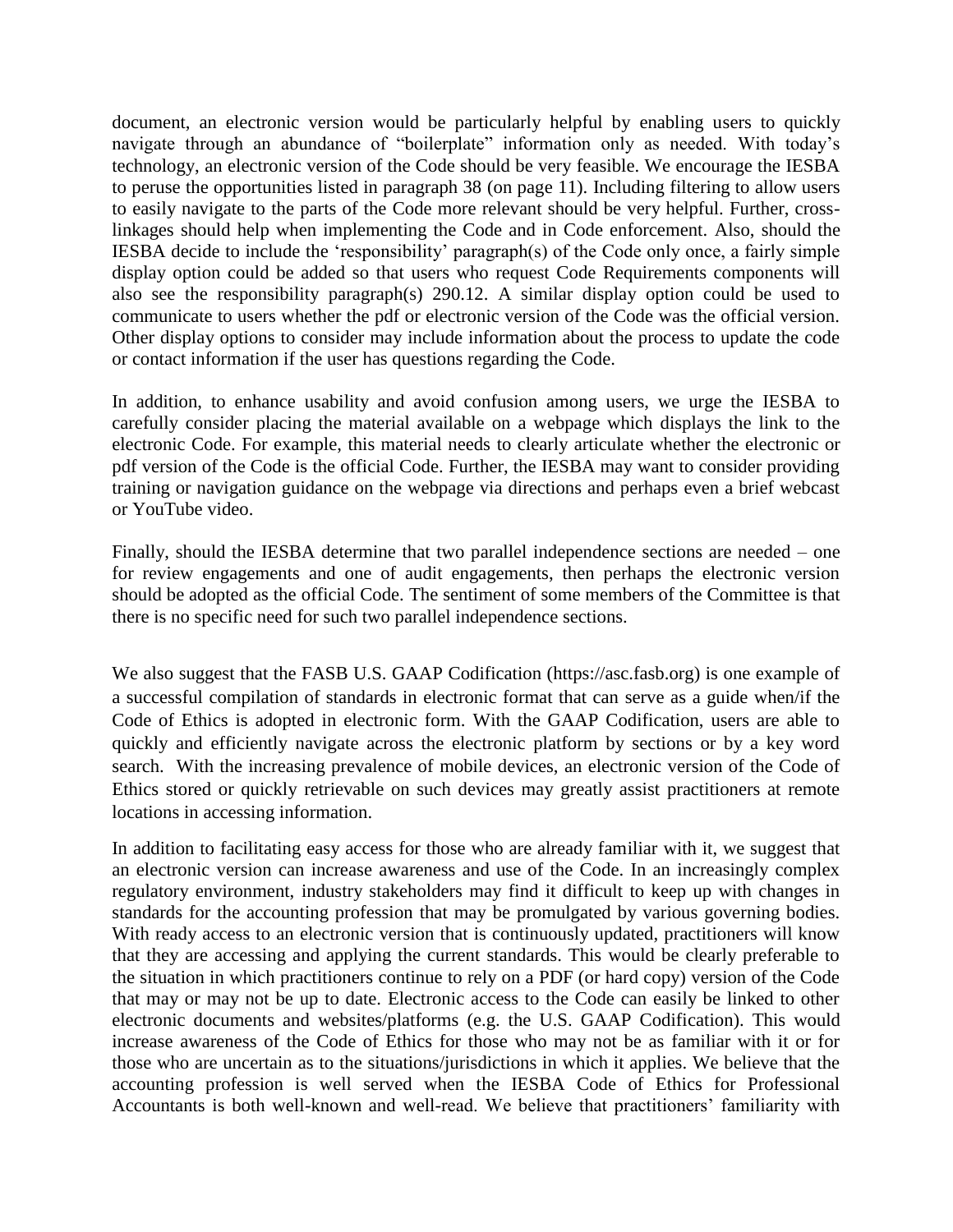the Code will be enhanced by its being consistently linked to other well-read electronic documents and platforms. Thus, we favor the adoption of an electronic version as the official version. The Code should be searchable with a few keywords. The IESBA may want to contact the AICPA Professional Ethics Division since they recently included an electronic, searchable version of their code of conduct.

#### *Question 9:*

l

#### *Do you have any comments on the indicative timeline described in Section VIII of this Paper?*

We applaud the ambitious efforts of the IESBA to restructure the Code of Ethics and believe that the proposed timeline is appropriate. We note that, just as the IESBA strives for the convergence of international and national ethical standards, the U.S. Financial Accounting Standards Board (FASB) and International Accounting Standards Board (IASB) continue to work toward the convergence of U.S. GAAP and IFRS accounting standards. It would seem that the process of successfully restructuring the IESBA Code of Ethics through international participation over the next couple years would only be helped by additional progress in GAAP/IFRS standards convergence. However, GAAP/IFRS convergence continues to face stiff resistance and continued progress remains far from certain.<sup>1</sup>

We are in favor of the unveiling of new standards as early as October 2015, as suggested. Similarly, we believe that it is reasonable to follow the possible timeline of standards finalization in early 2017. We understand that the process of restructuring the Code of Ethics may, at times, require a consensus of opinion from numerous parties. Unavoidable delays are common in such processes. As we discuss in our response to question # 8, we are in favor of the adoption of an official electronic version of the Code of Ethics. We believe, if the decision to adopt an electronic version is made, that the creation of the electronic platform should proceed, to the extent possible, independently from the process of finalizing standards and language with the Code of Ethics. Thus, it is our hope that the transition to an easily accessible and navigable electronic version of the Code of Ethics is not needlessly delayed by additional deliberation regarding issues such as the re-worded language of the Code itself.

<sup>1</sup> http://www.complianceweek.com/blogs/accounting-auditing-update/cox-dissects-gaap-ifrsconvergence-meltdown#.VKcvryvF\_Ak